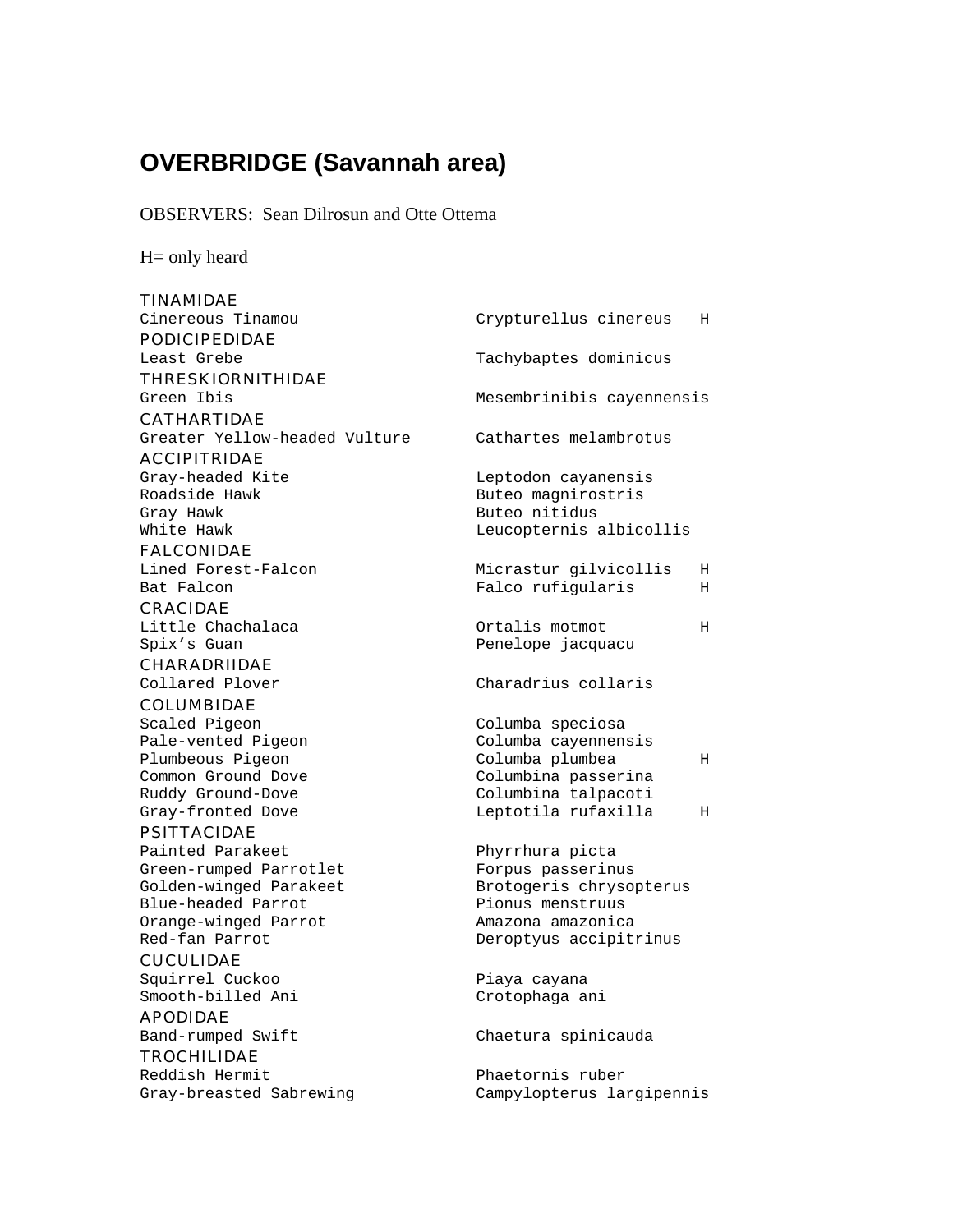Black-throated Mango and Anthracothorax nigricollis<br>Black-eared Fairy Black-eared Fair Black-eared Fairy

ALCEDINIDAE

GALBULIDAE Green-tailed jacamar Galbula qalbula

BUCCONIDAE

#### RAMPHASTIDAE

Red-billed Toucan Ramphastos tucanus

PICIDAE

Red-necked Woodpecker Campephilus rubricollis

# DENDROCOLAPTIDAE Chestnut-rumped Woodcreeper Xiphorhynchus pardalotus H

THAMNOPHILIDAE

Barred Antshrike Thamnophilus doliatus

# PIPRIDAE

White-bearded Manakin Manacus manacus

# TYRANNIDAE

Tropical Kingbird Tyrannus melancholicus Piratic Flycatcher Legatus leucophaius H White-ringed Flycatcher Conopias albovittata Boat-billed Flycatcher Megarynchus pitangua<br>Rusty-margined Flycatcher Myiozetetes cayanensis Rusty-margined Flycatcher Great Kiskadee entitled and the Pitangus sulphuratus Yellow-bellied Eleania Elaenia flavogaster Southern Beardless Tyrannulet Camptostoma obseletum H

HIRUNDINIDAE

Gray-breasted Martin Progne chalybea

CORVIDAE

TROGLODYTIDAE

# SYLVIIDAE

TURDIDAE MIMIDAE

Tropical Mockingbird Mimus gilvus

Ringed Kingfisher Ceryle torquata Swallowing Chelidoptera tenebrosa Black-necked Aracari Pteroglossus aracari Channel-billed Toucan Ramphastos vitellinus Yellow-tufted Woodpecker Melanerpes cruentatus Black-crested Antshrike Sakesphorus canadensis Slaty Antshrike Thamnophilus punctatus H White-flanked Antwren Myrmotherula axillaris Black-headed Antbird Percnostola rufifrons Sclateria naevia herri H

Cayenne Jay Cayenne Jay Cyanocorax cayanus

Coraya Wren Thryothorus coraya H House Wren Troglodytes aedon H Tropical Gnatcatcher **Polioptila plumbea** H

White-necked trush Turdus albicollis H

## EMBERIZIDAE